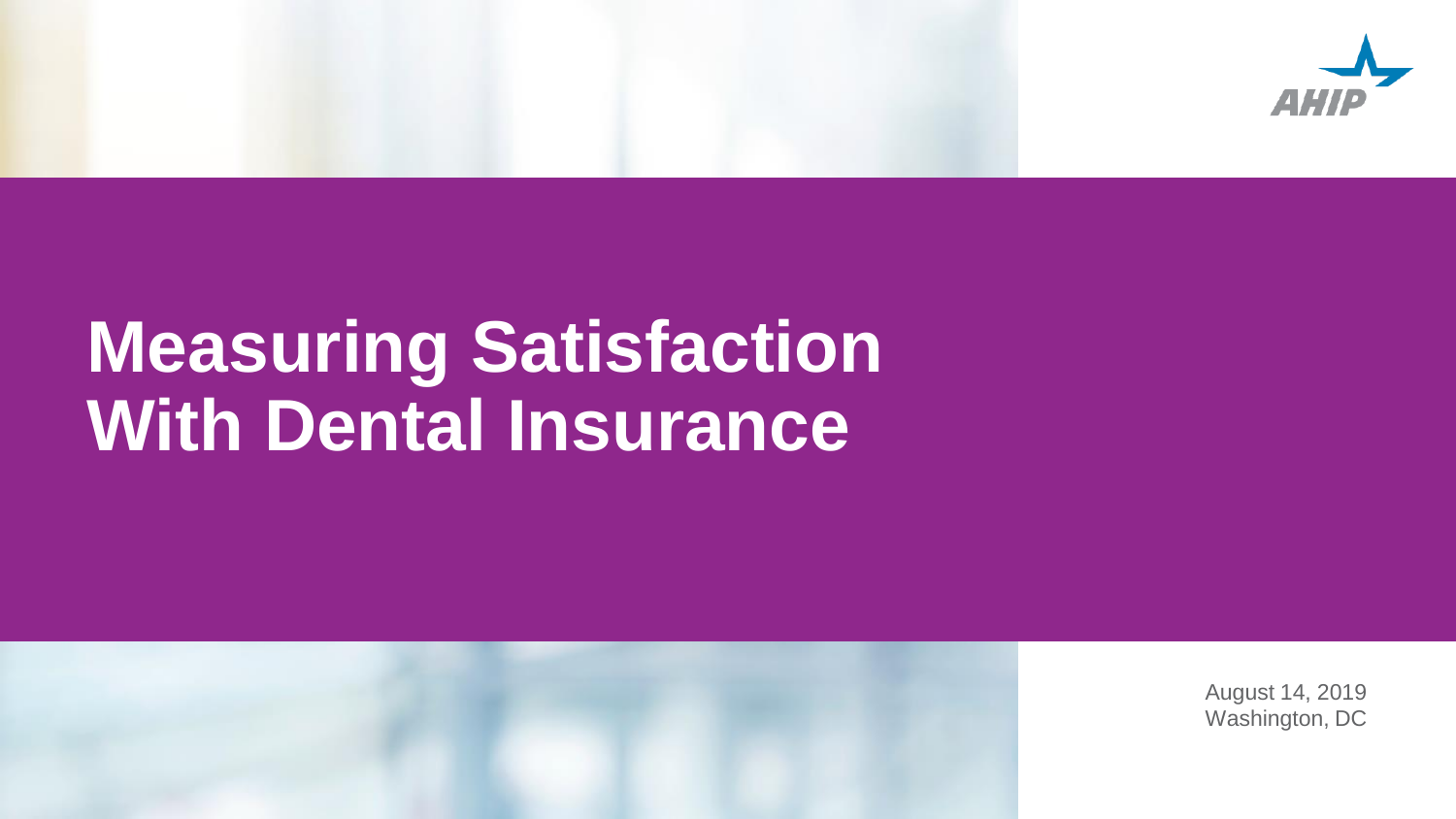### **Methodology**

- Global Strategy Group, on behalf of AHIP, conducted an online survey of 529 dental insurance enrollees who have visited their dentist, oral surgeon, orthodontist, or other dental specialist within the last year.
- The survey was fielded from July  $30<sup>th</sup>$  August  $4<sup>th</sup>$ , 2019
- Surveyors took care to ensure that the geographic and demographic divisions of this population are properly represented by the survey's respondents.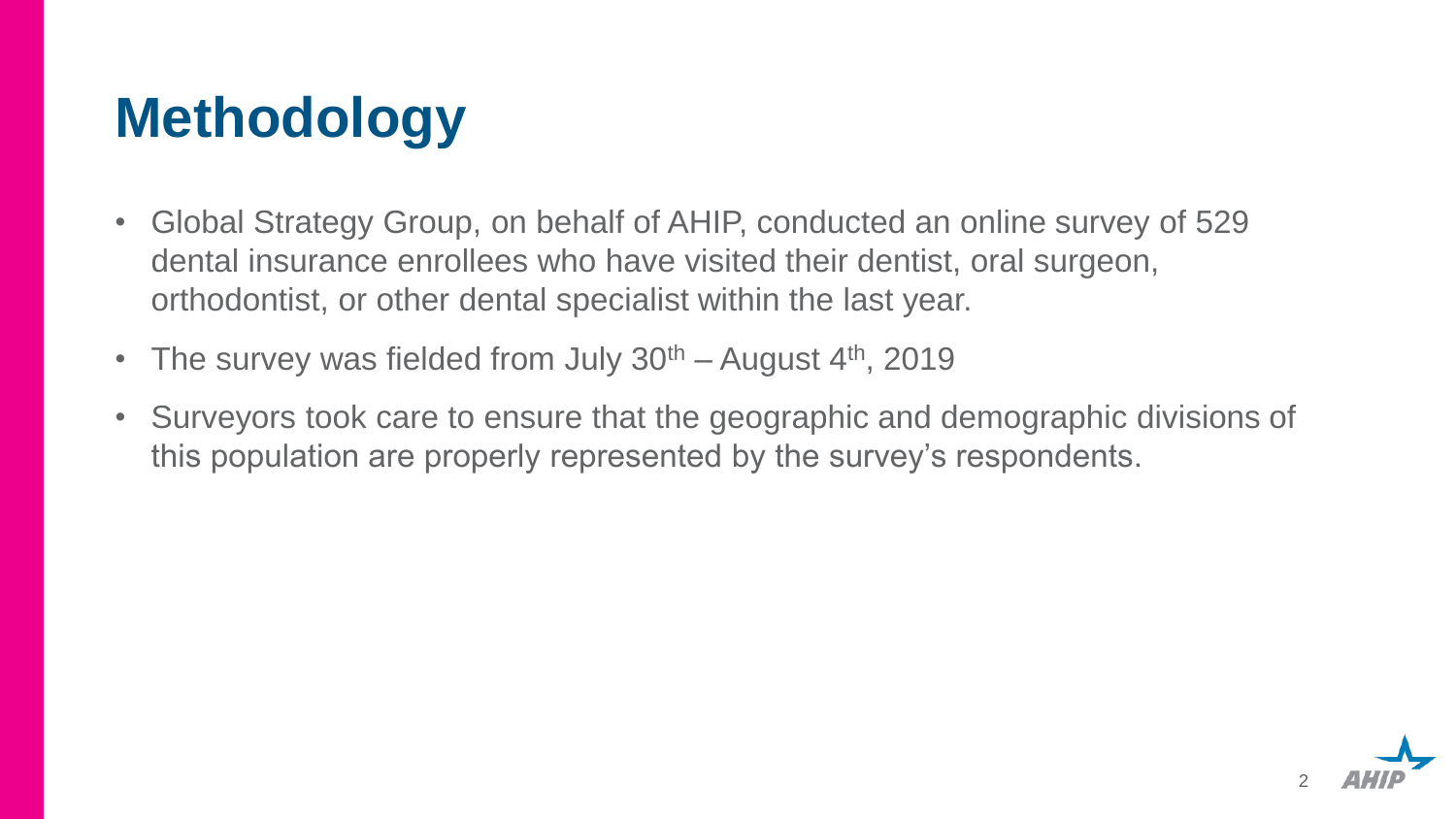### **Key Findings**

- Dental insurance enrollees, who have used their plans in the past year, remain highly satisfied with their provider and coverage.
- Consumers particularly like their ability to easily find and see in-network dentists, allowing them to receive high-quality preventive care.
- Value is also an important part of the positive experience enrollees have with their dental insurance – premiums are affordable and, their plans save them money.
- Parents feel peace of mind their dental insurance makes it possible to afford dental care for their children.

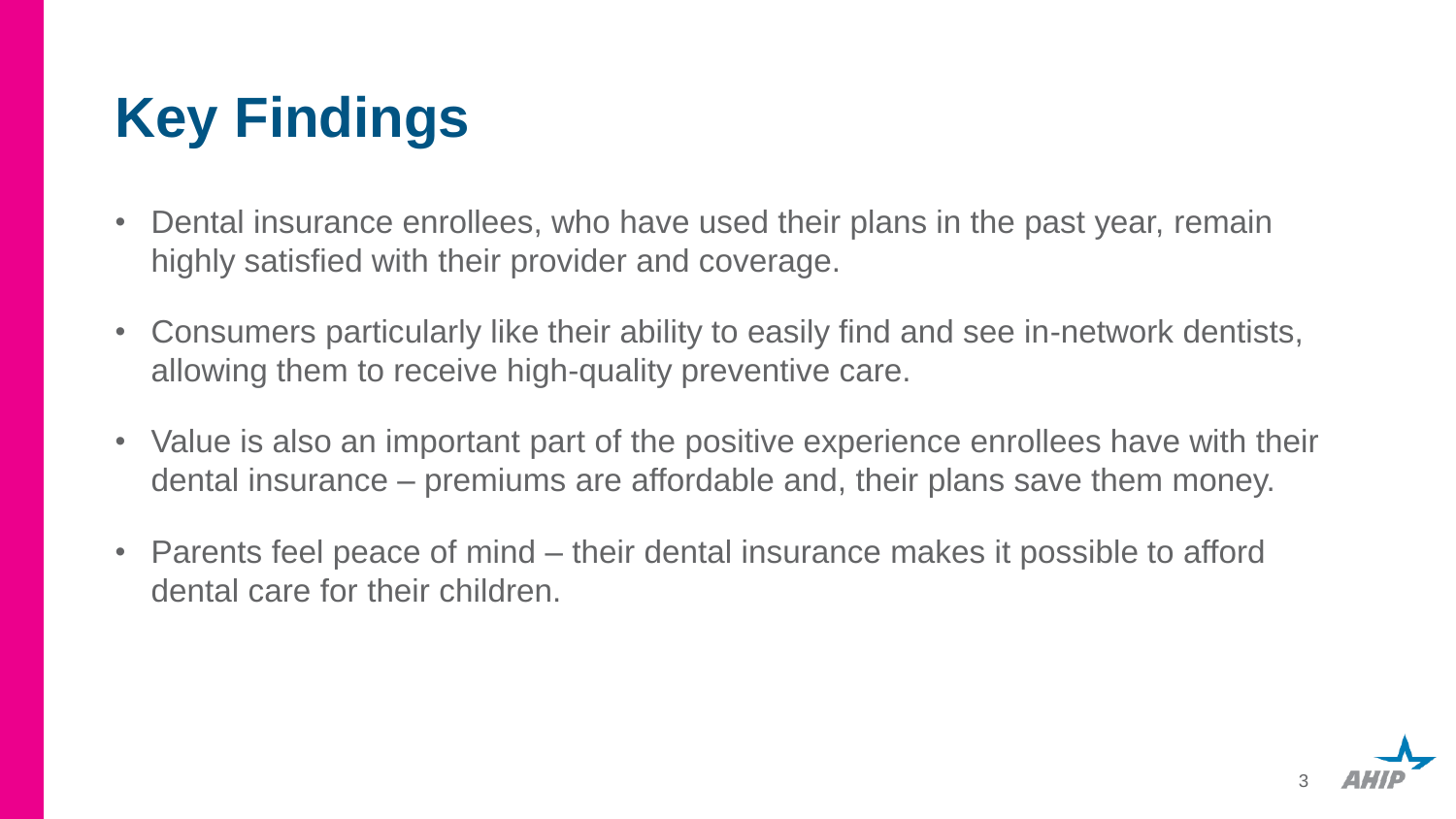## **The High-Quality Dental Plan Experience**

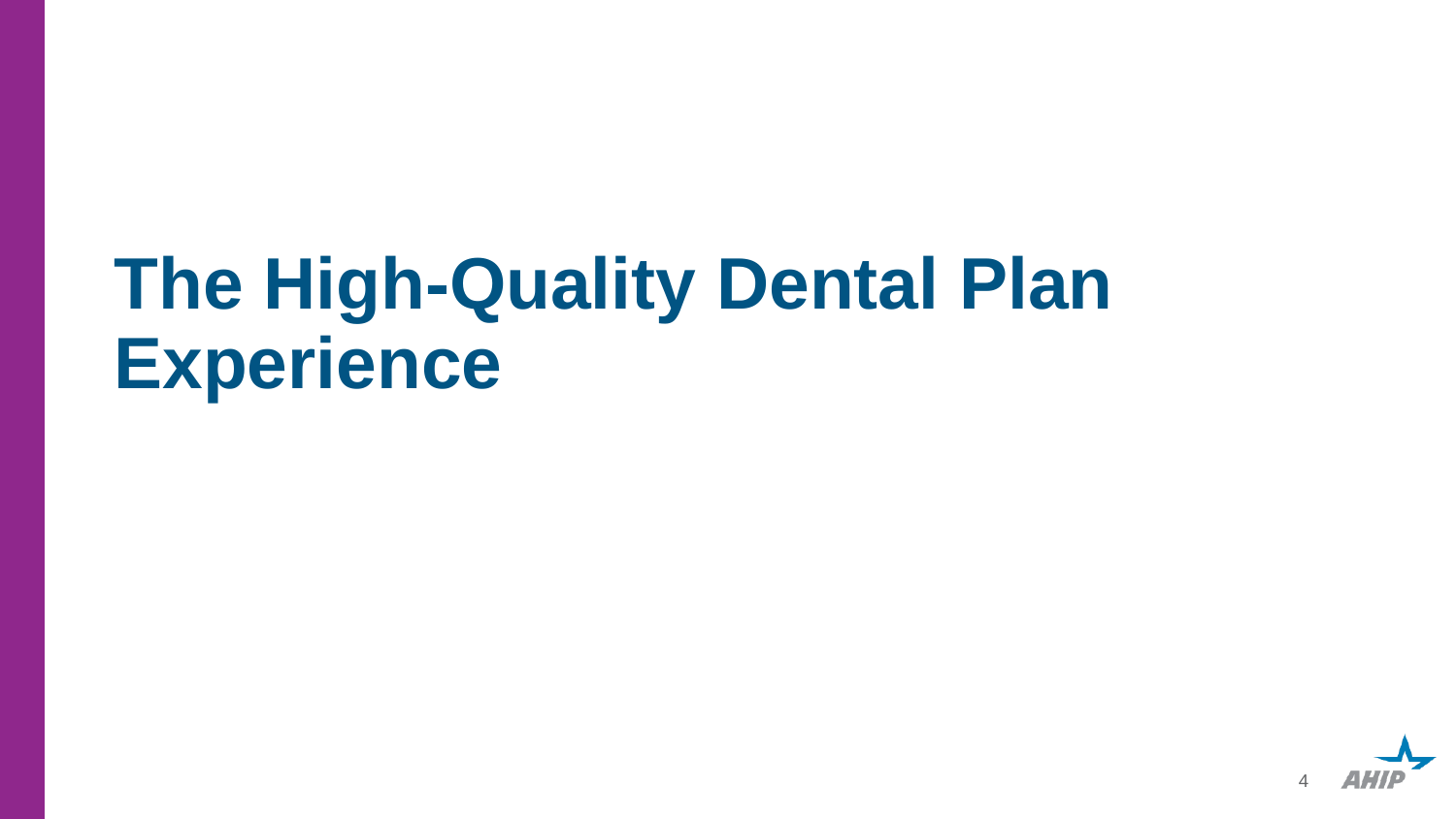#### **Consumers remain overwhelmingly satisfied with their dental insurance provider**

Overall, how satisfied are you with your dental insurance provider?



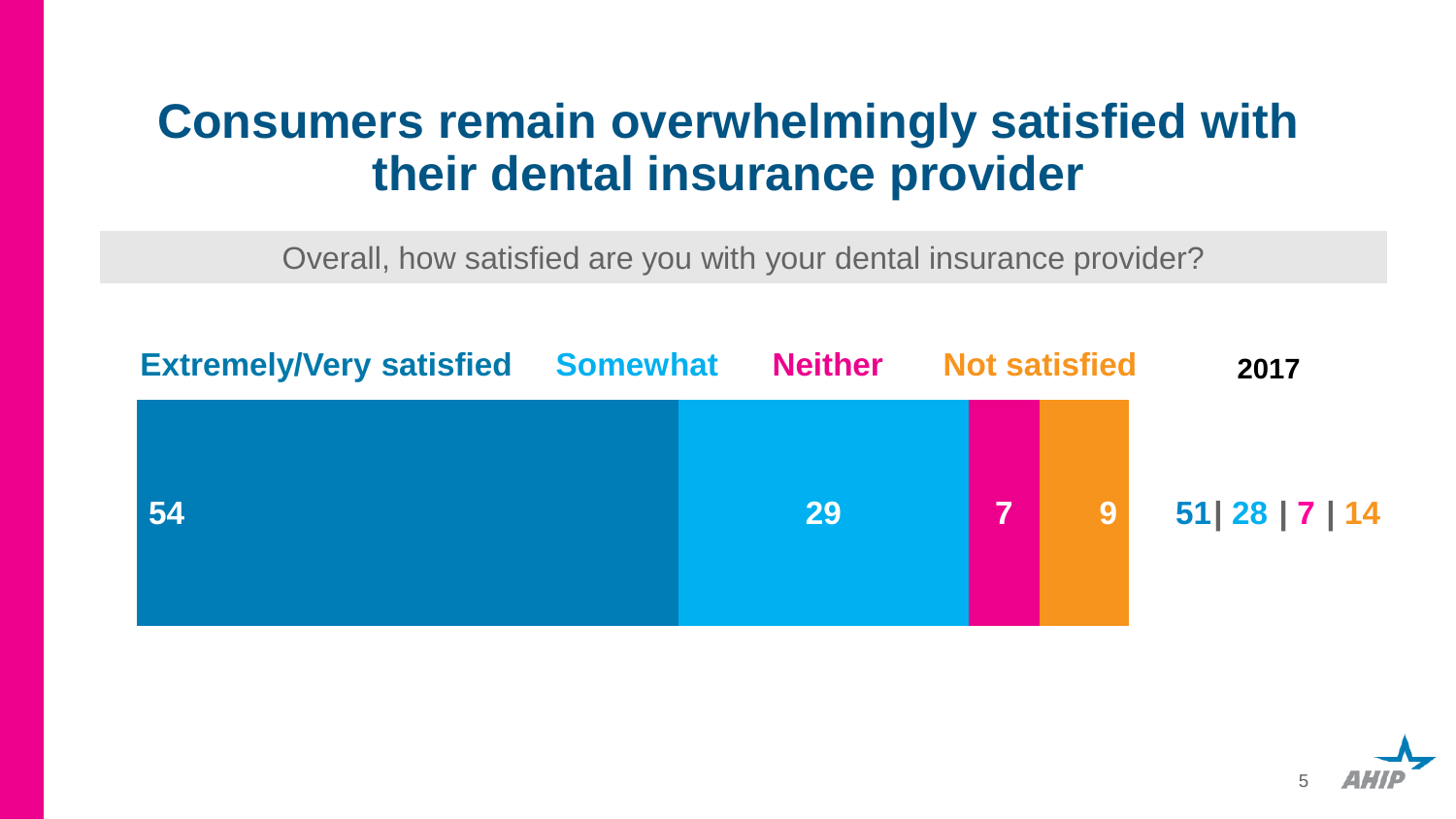#### **This satisfaction is driven by positive feelings about easy access to in-network dentists**

Thinking about your dental insurance provider, how would you rate your satisfaction with…

|                                                                                      | <b>Satisfied</b> | <b>Neither</b> | <b>Not satisfied</b> |                 | 2017        |
|--------------------------------------------------------------------------------------|------------------|----------------|----------------------|-----------------|-------------|
| The ability to find an in-network dentist<br>in my area                              | 81               |                | 13                   | $6\phantom{1}6$ | 78   14   8 |
| The ability to quickly get a dental<br>appointment with an in-network<br>provider    | 81               |                | 12                   |                 | 80   15   5 |
| The ability to find an in-network dental<br>specialist in my area                    | 77               |                | 16                   |                 | 22 7<br>71  |
| The ability to contact my dental<br>insurance provider with questions or<br>feedback | 70               |                | 24                   | 6               | 69   26   5 |
| The communications I receive from my<br>dental insurance provider                    | 67               |                | 26                   |                 | 66 29 5     |
|                                                                                      |                  |                |                      |                 | 6           |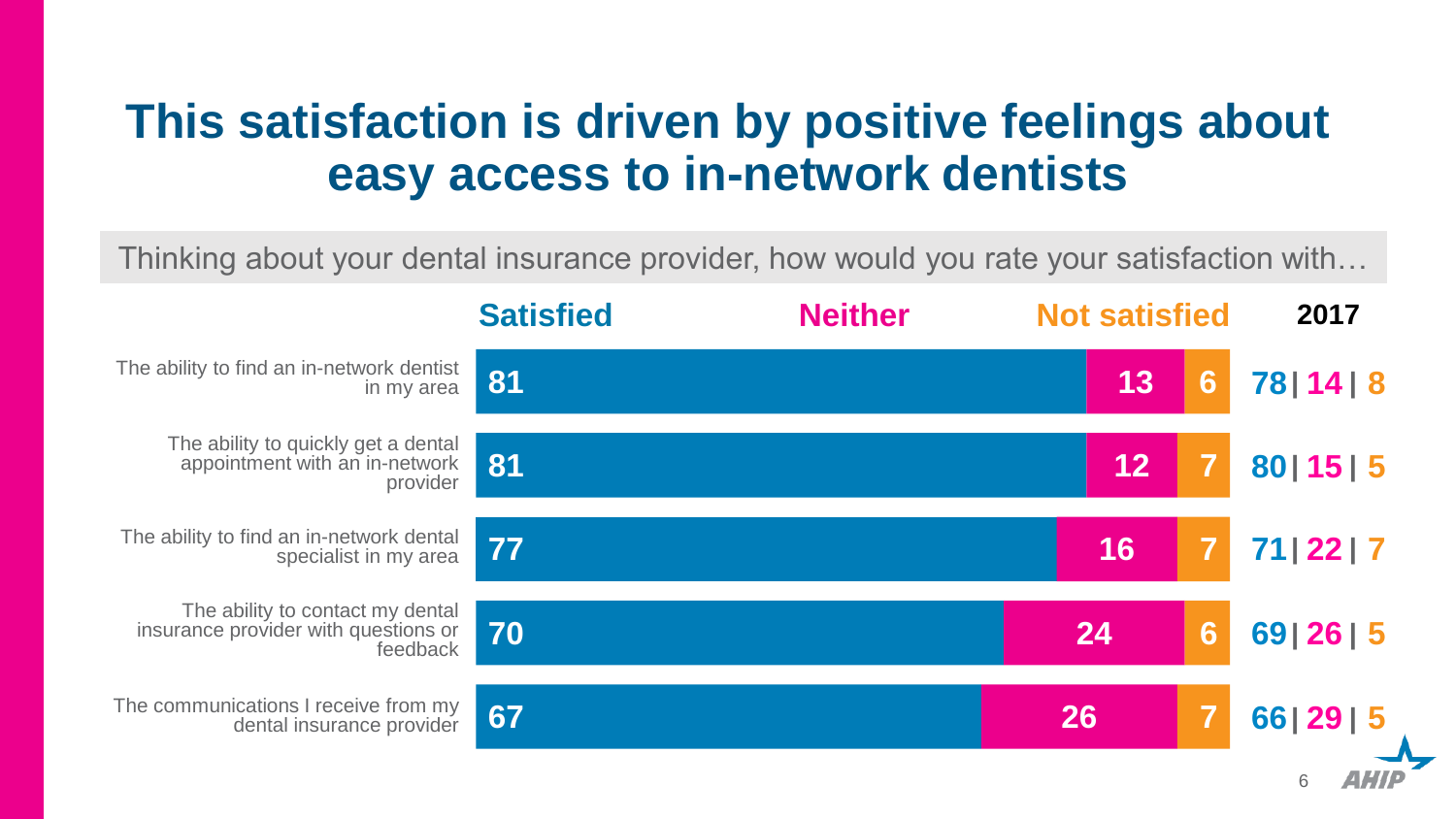#### **With the easy access to providers their plans provide, enrollees are receiving high-quality care**

Thinking about your dental insurance plan, please indicate whether or not you agree with…

|                                                                                                             | <b>Agree</b> | <b>Neither</b> | <b>Disagree</b> |                 | 2017        |
|-------------------------------------------------------------------------------------------------------------|--------------|----------------|-----------------|-----------------|-------------|
| It allows me to get regular, preventive<br>check-ups and cleanings that prevent<br>gum disease and cavities | 86           |                | 11              |                 | 83 13 4     |
| It allows me to receive high-quality<br>dental care                                                         | 76           |                | 18              | $6\phantom{1}6$ | 73 21 6     |
| Receiving and using my dental<br>insurance benefits is simple and<br>straight-forward                       | 76           |                | 18              | 6               | 72 21 7     |
| It makes it easy for me to get a dental<br>appointment in a timely fashion                                  | 75           |                | 19              | $6\phantom{1}6$ | 72   22   6 |
| It gives me options to choose a dentist<br>that best fits my needs                                          | 75           |                | 18              |                 | 71   21   7 |
|                                                                                                             |              |                |                 |                 |             |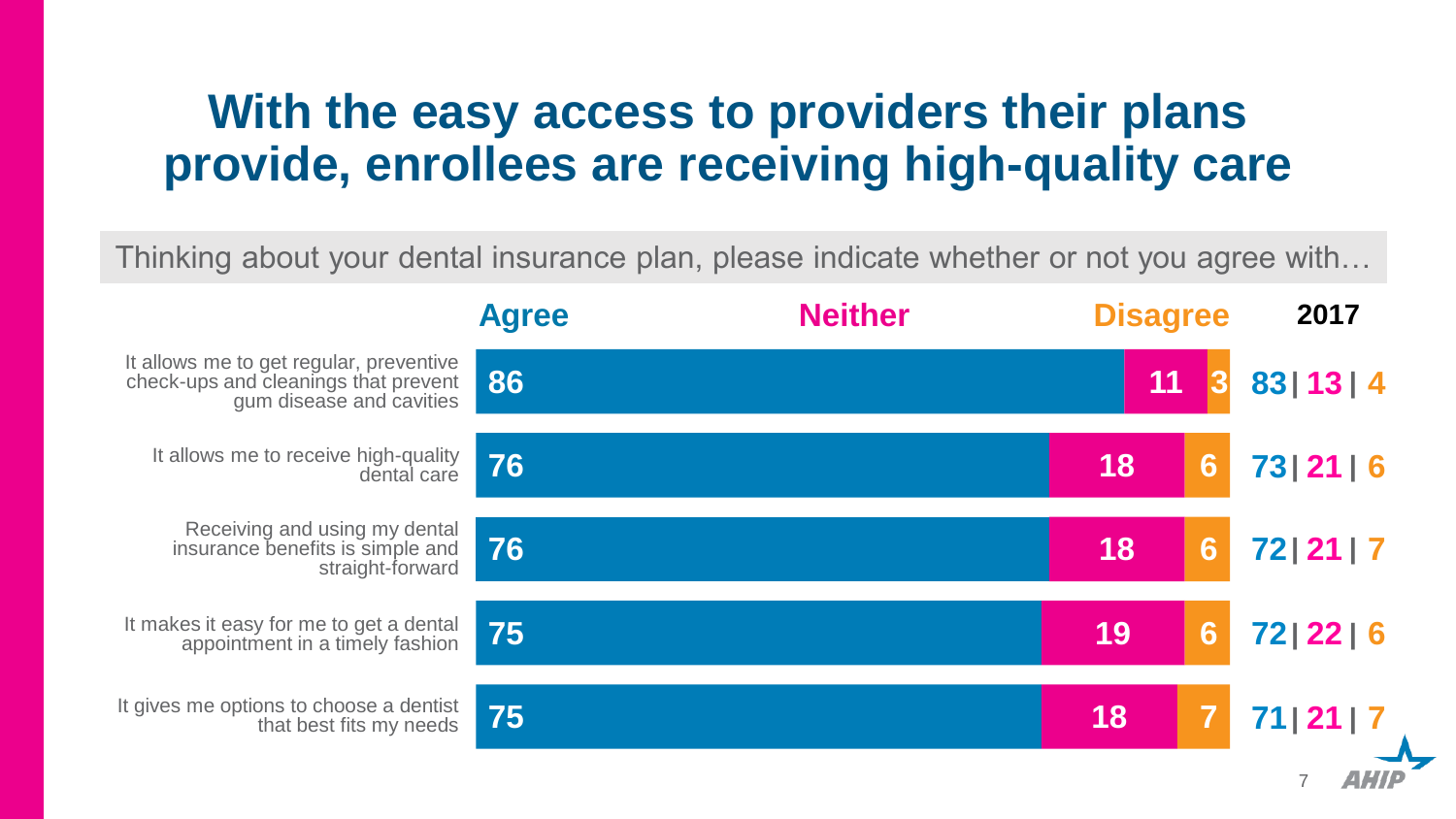# **The Value of Dental Insurance Coverage**

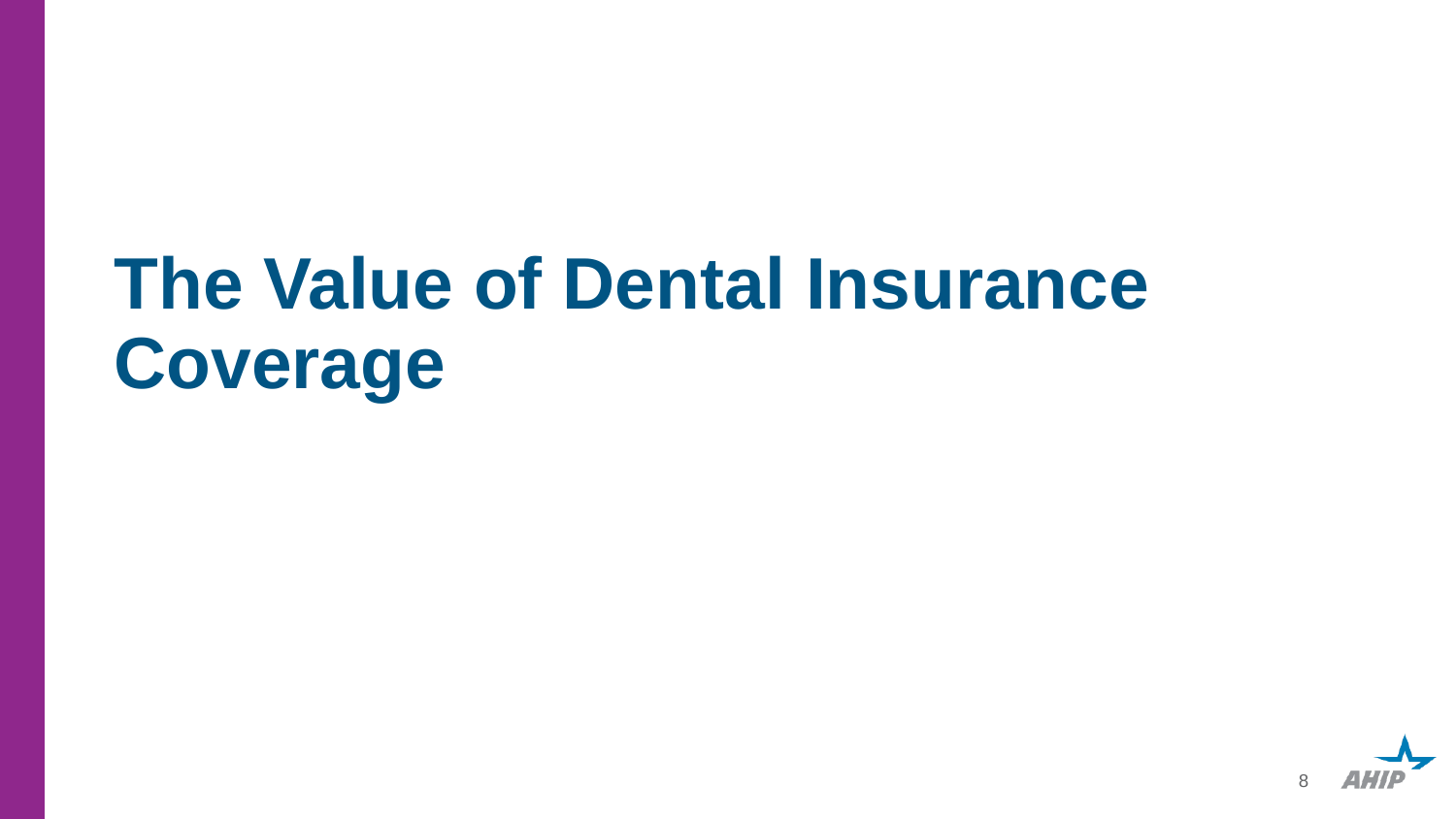#### **Consumer satisfaction with cost and value for their premiums has grown even stronger**

Thinking about your dental insurance provider, how would you rate your satisfaction with…

|                                                                                  | <b>Satisfied</b> | <b>Neither</b> | <b>Not satisfied</b> |    | 2017         |
|----------------------------------------------------------------------------------|------------------|----------------|----------------------|----|--------------|
| The affordability of my dental<br>insurance policy                               | 79               |                | 12                   | 9  | 74   15   11 |
| The services and benefits that are<br>covered by my dental insurance<br>provider | 77               |                | 11                   | 12 | 75   12   13 |
| The value I receive for my monthly<br>premium                                    | 73               |                | 17                   | 10 | 67   17   16 |
| The savings my dental insurance<br>policy delivers                               | 73               |                | 16                   | 11 | 66   20   14 |
|                                                                                  |                  |                |                      |    |              |

9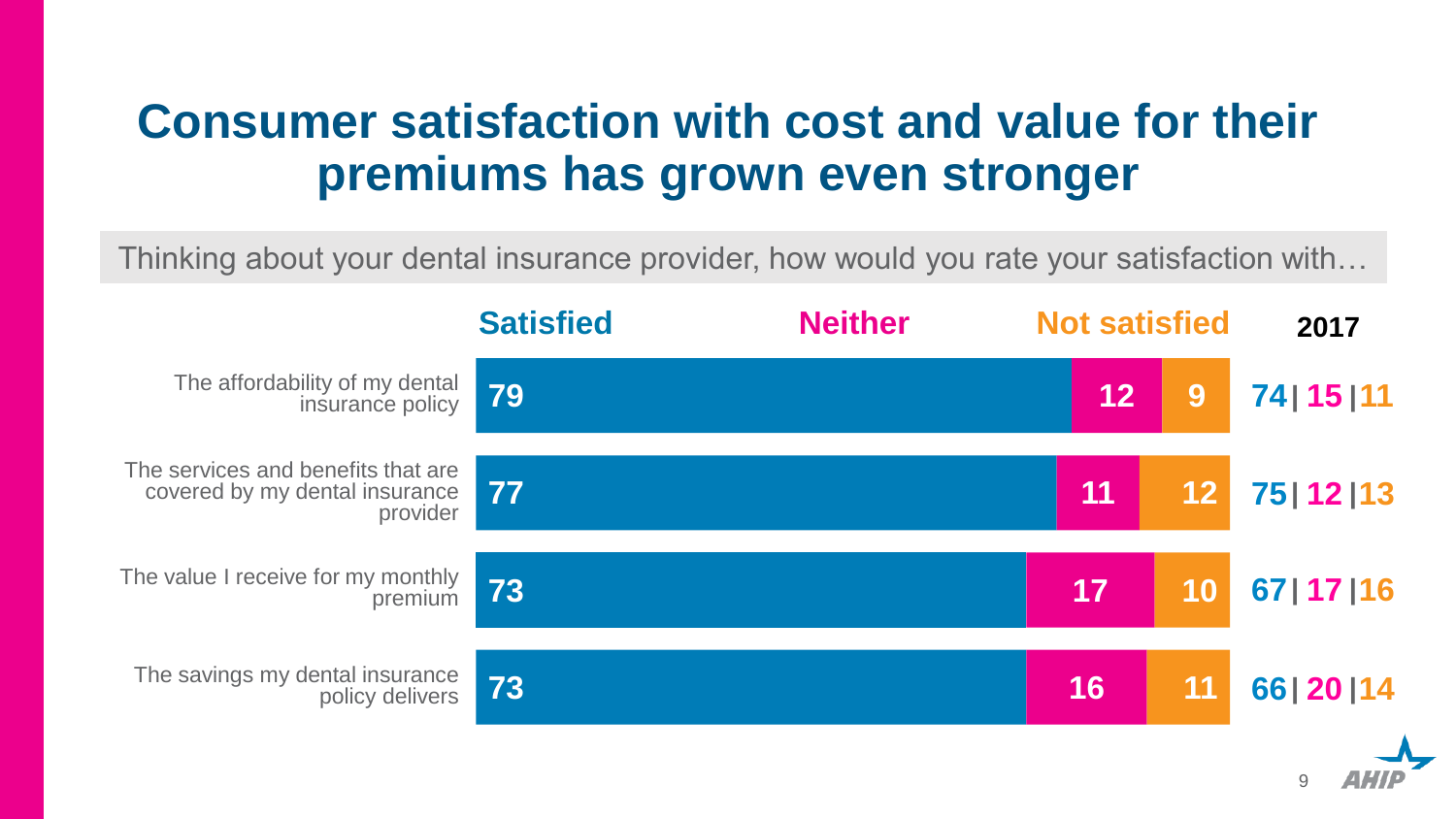#### **Consumers are feeling the cost-saving benefits of their plans**

Thinking about your dental insurance plan, please indicate whether or not you agree with…

|                                                                                                          | <b>Agree</b> | <b>Neither</b> | <b>Disagree</b> |    | 2017     |
|----------------------------------------------------------------------------------------------------------|--------------|----------------|-----------------|----|----------|
| It provides affordable coverage that<br>allows me to take care of my dental 73<br>health                 |              |                | 17              | 10 | 69 22 9  |
| It saves me hundreds of dollars in out-of-pocket costs 68                                                |              |                | 19              | 13 | 63 22 15 |
| It eases my concerns about paying<br>for unexpected procedures like<br>crowns, root canals, and fillings | l 65         |                | 23              |    | 59 22 19 |

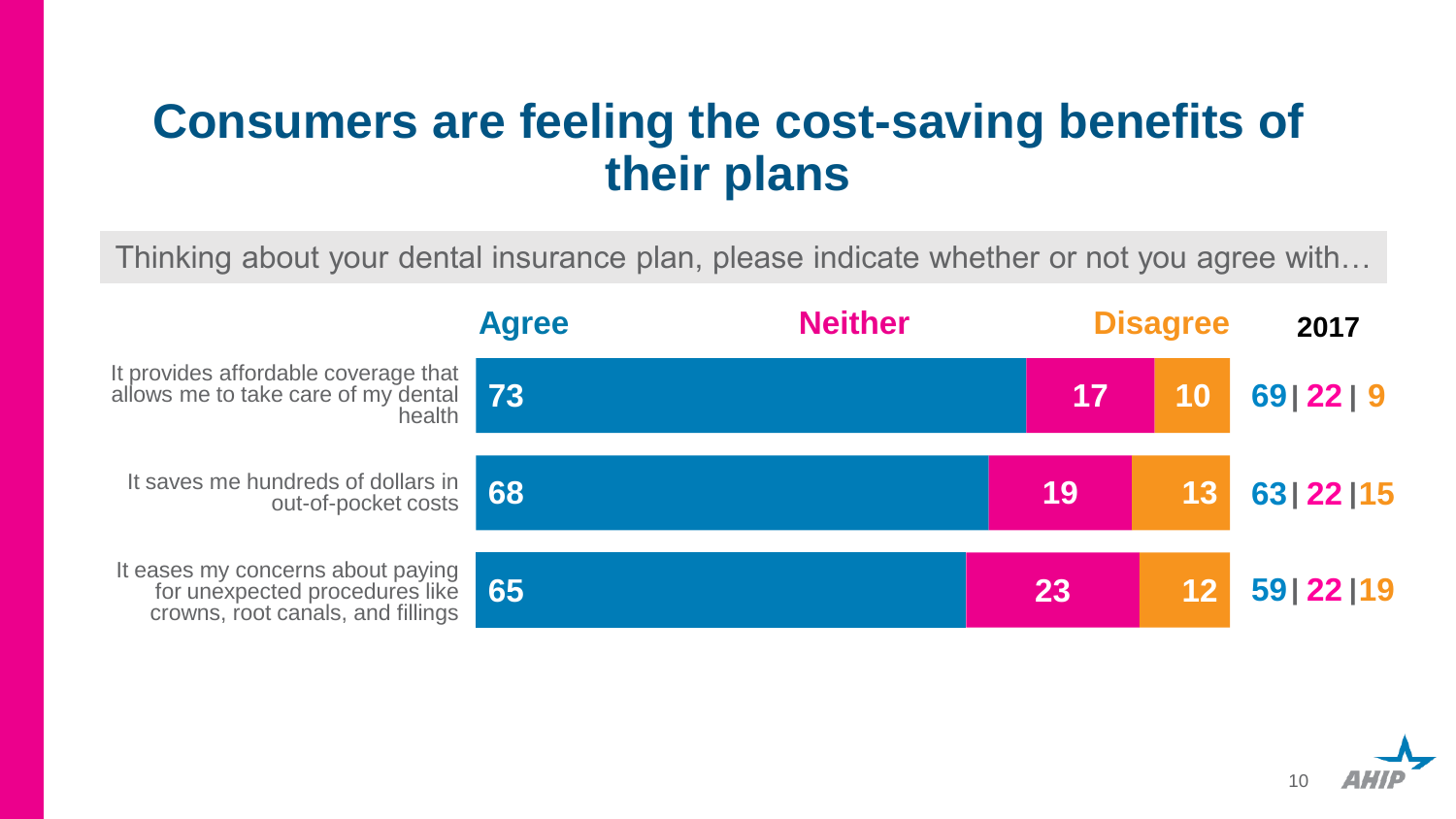#### **Dental plans give parents the ability to provide focused dental health treatment for their children**

Thinking about your dental insurance plan, please indicate whether or not you agree with… (if parent)